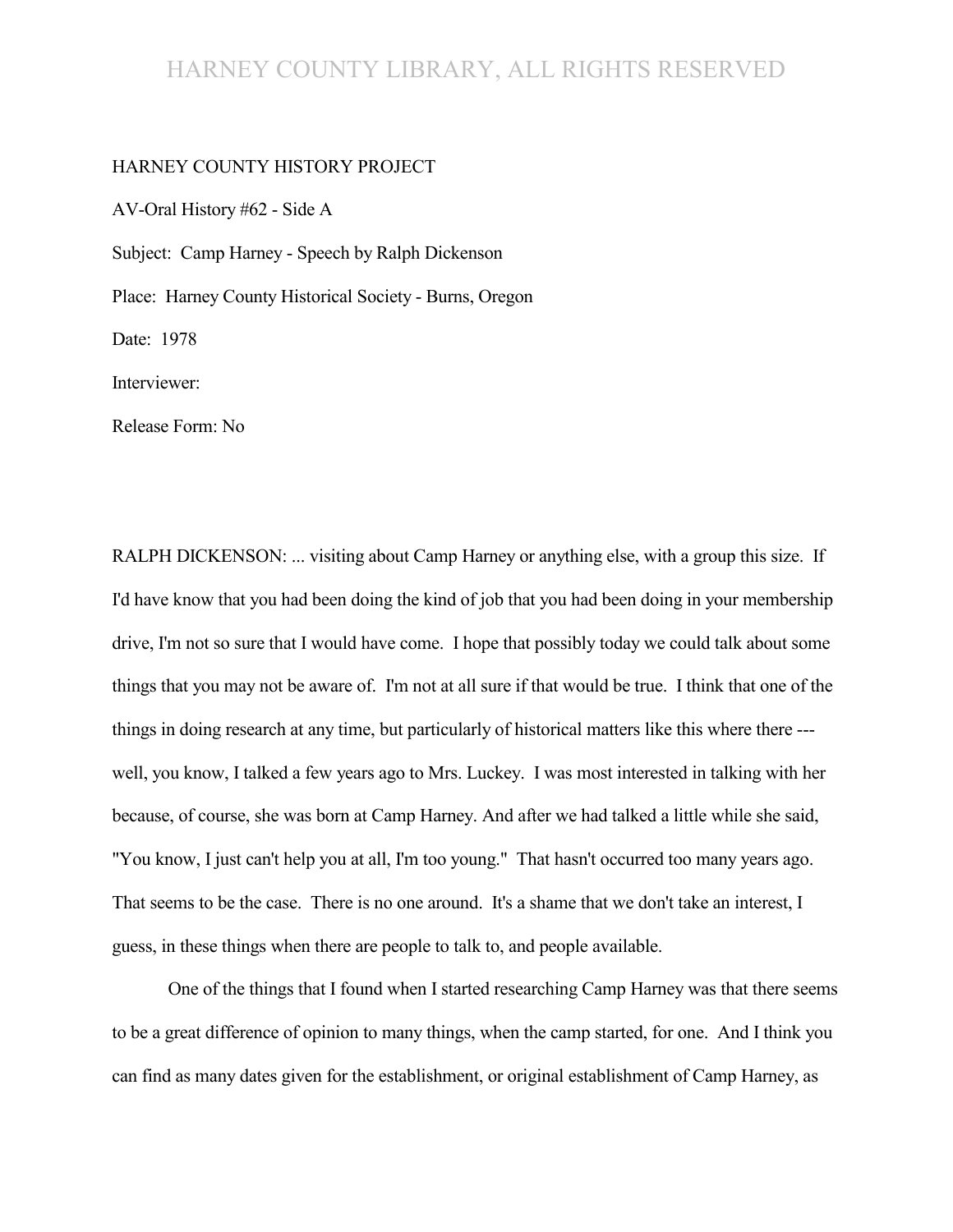there are writers. I am comfortable with a date. And I'd like to start, if I might this after-noon, by reading you an excerpt from their very first monthly report from Camp Harney, which at that time was Camp Steele. And it's the post return, under the remarks at the bottom. It is dated August 1867, Camp Steele, Oregon. And it says, "Company K 23rd Infantry marched on the 16th of August, 1867 from Camp Wright and established Camp Steele on Rattlesnake Creek, Oregon, 60 miles to Canyon City, and about 250 miles southeast from The Dalles. In obedience to verbal instructions received from Major General George Crook, commanding officer of the District of Owyhee."

This was a report issued by the very first commander, post commander, from Camp Harney. It was a Lieutenant Goodale of that 23rd Infantry. I think that that's a date as far as the establishment of the Camp is concerned, that we can be comfortable with.

Of course Camp Harney, as the lake and the county that we live in, was named after William S. Harney, who was a Tennessean who came to this country after service in the Blackhawk War in '33, and on down through the Army. And worked his way finally to the District of Oregon as a commander of this particular area. He wasn't a very a distinguished officer, and sometimes when I think about Harney County and the great county this is, being named after that particular individual, I have some doubt, but it really doesn't matter.

Camp Harney was first --- just a little speculation; and there's no way to know for sure, but I think that maybe we might believe that Camp Harney was located where it was because of the availability of the good grass for the stock in those lush meadows that run up along the creek, and the availability of year round water supply. At any rate George Crook was in that particular area in '64, in reconnaissance with the Army, and he camped and he named his temporary camp, Rattlesnake Camp. In '67 when they decided, or he decided, to form a permanent camp, a winter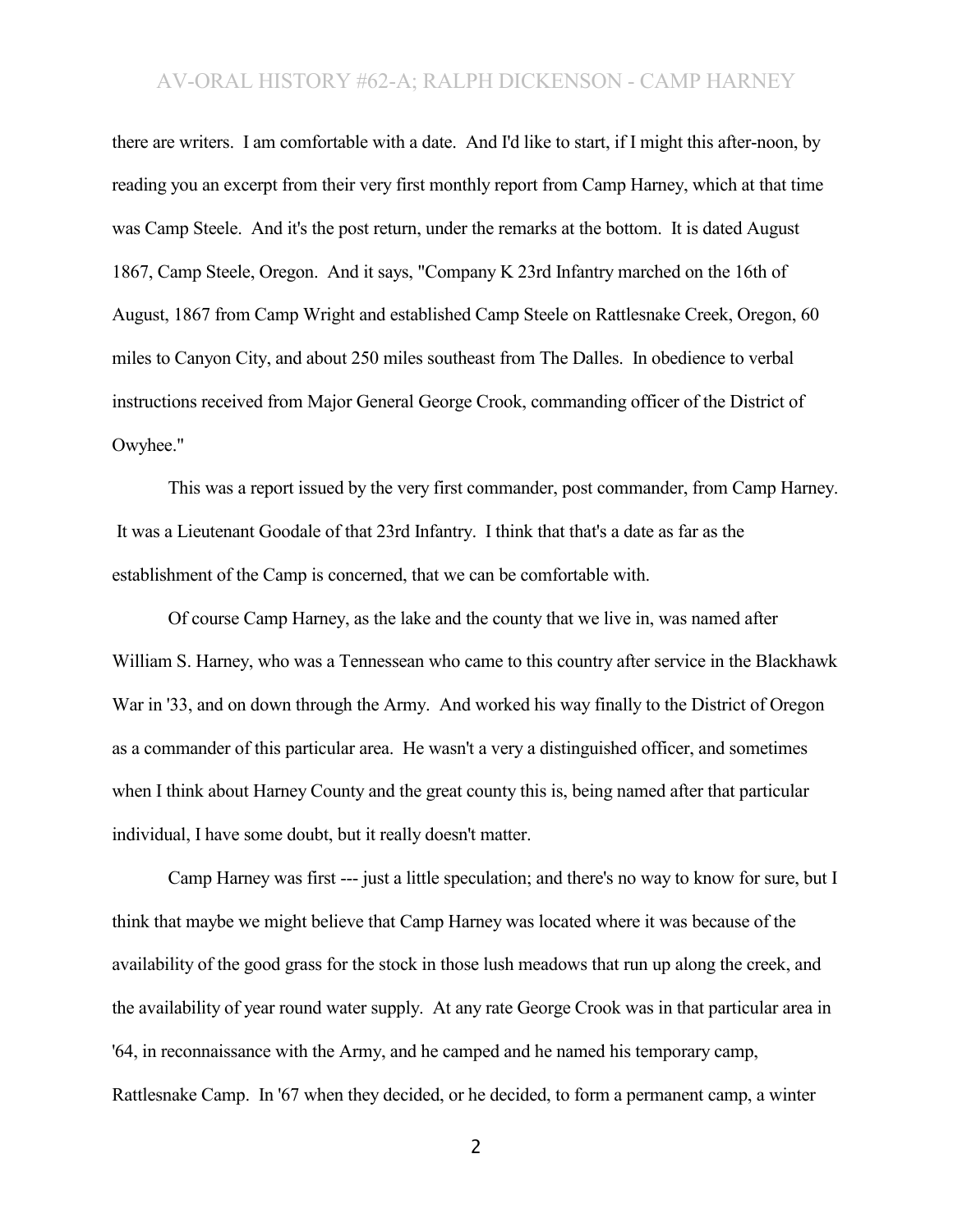camp, in this part of the state, he chose that particular site. It went through an evolution of names, the original one, Rattlesnake Camp; then it was Camp Steele, and Camp Crook, and finally Camp Harney.

One thing about, another thing about Camp Harney is the fact that we often read of Fort Harney, which it never was. It was always a camp; it was never a fortress. Going back just a little bit to the possibility of Crook's selection of that site, it is to some extent a natural fortress in so much as the mountains on both sides are precipitous. The one end, at least that you can see, people coming for --- you could see anyone coming for a good number of miles. That's speculation that can't be proved.

I've read, as I'm sure you have, that, the varying reports of the size of Camp Harney. I think it was Archie McGowan who once wrote in a little paper that he had that there never were very many buildings at Fort Harney. And I think that those of you who have seen the photograph, and as near as I know, I may be wrong, but as near as I know there is only one in existence and I think that you have it up at the museum, do you not? Do you know if Bill has a photograph hanging up there?

As examination of that photograph would show there were quite a few buildings around there. And from a report in 1875, a hygiene report of the U. S. Army that was conducted, a survey, there appears to have been in excess of thirty buildings in that area. I never thought to prepare a plot. And I don't know if any of you have ever seen a plot of Fort Harney or not, and if you would like to, I picked up a piece of paper on the way in and I thought that possibly I would show you the arrangement of the camp. Can you all see this?

The parade ground, of course, sat in the middle, this being the north end, with the Rattlesnake Creek here. At the north end was the headquarters building; and at the extreme opposite end of that parade ground sat their guardhouse, which reports indicate generally averaged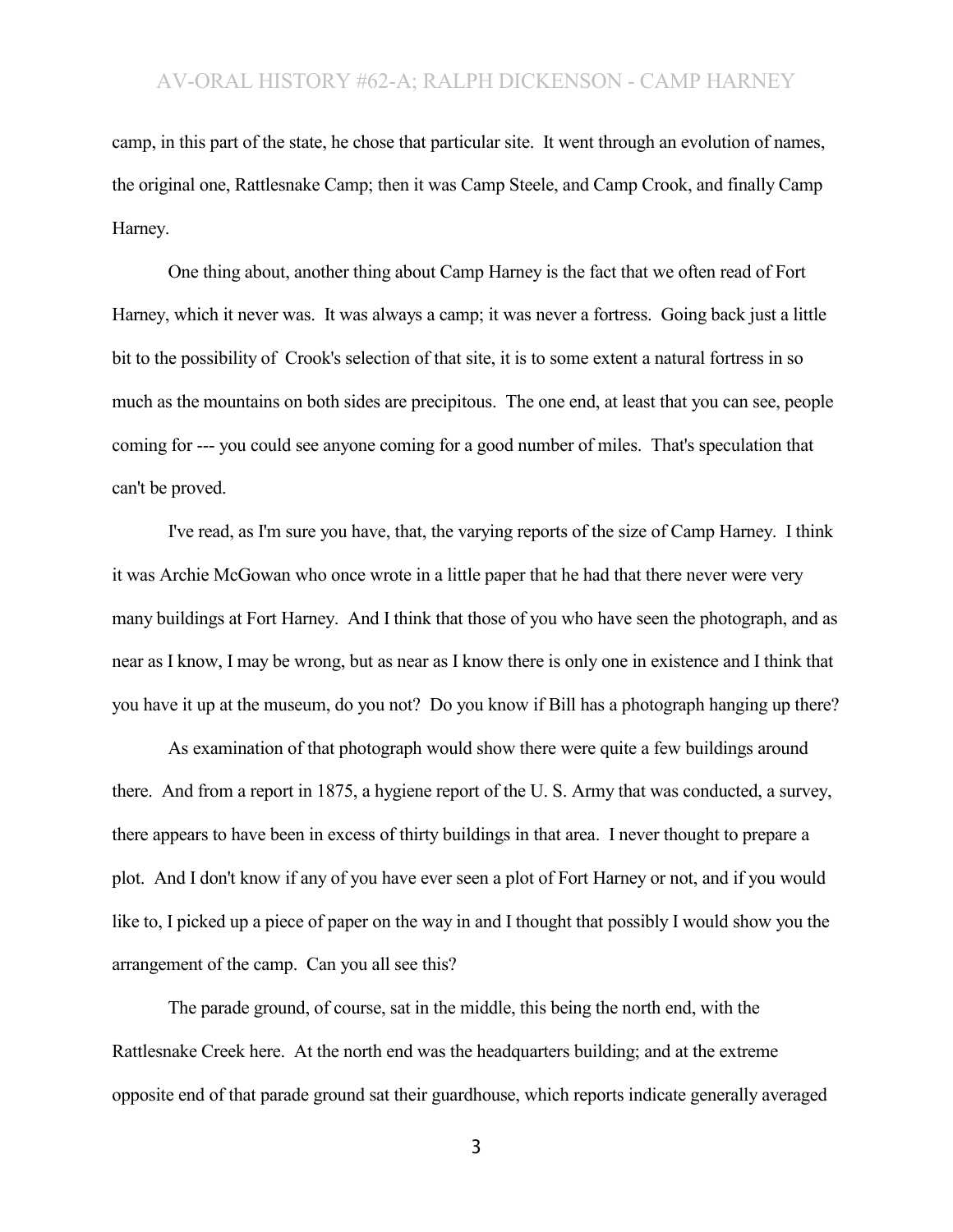about five people. So they had a few problems there too, I guess. On each side of the parade ground were the barracks for the enlisted men. And there were three of them; they were log buildings. Each had a mess hall, kitchen attached to the back, and the toilets for the men were across Rattlesnake Creek on the east side. This being the east side. In this area there were two frame, and four log buildings for the enlisted married soldiers. They, I'm sorry; here there was a camp bakery at Camp Harney too, which was something that I found kind of strange. This came from a report of 1875. What was actually there later, I don't know. The hospital was one of the first buildings built, and I've never been able to tell, I've never been able to find any exact documentation as to when these different buildings were erected. But the hospital was built in 1867, the same year that the fort was established. And it set on a knoll; the knoll, I'm sorry, at the northwest corner of that piece of ground. There was a commissary storehouse here, and a quartermaster building there, and they were both log buildings.

The officer's quarters, again, were on this side and they were the same in number as the married men's quarters here. There were six of them. Four of them were log construction, and two of them were frame construction. This report indicated that the buildings, which were made out of logs, were relatively warm, but the frame buildings were terribly cold in the wintertime. The general condition of these buildings at the time of this report was disrepair. The boards were rotted out, and the roofs were all leaking, and needed new ones. There were two stables in this area to accommodate seventy-five animals each. The picture, and I'm not sure of the date on the picture that you people have, but it shows some more buildings in this area, and right in here, and a few buildings right back here.

There is indicated on the plot I've seen, a schoolhouse in this area. And that was in 1872, and this same report indicated that Fort Harney at this time in 1875, there were no chapels,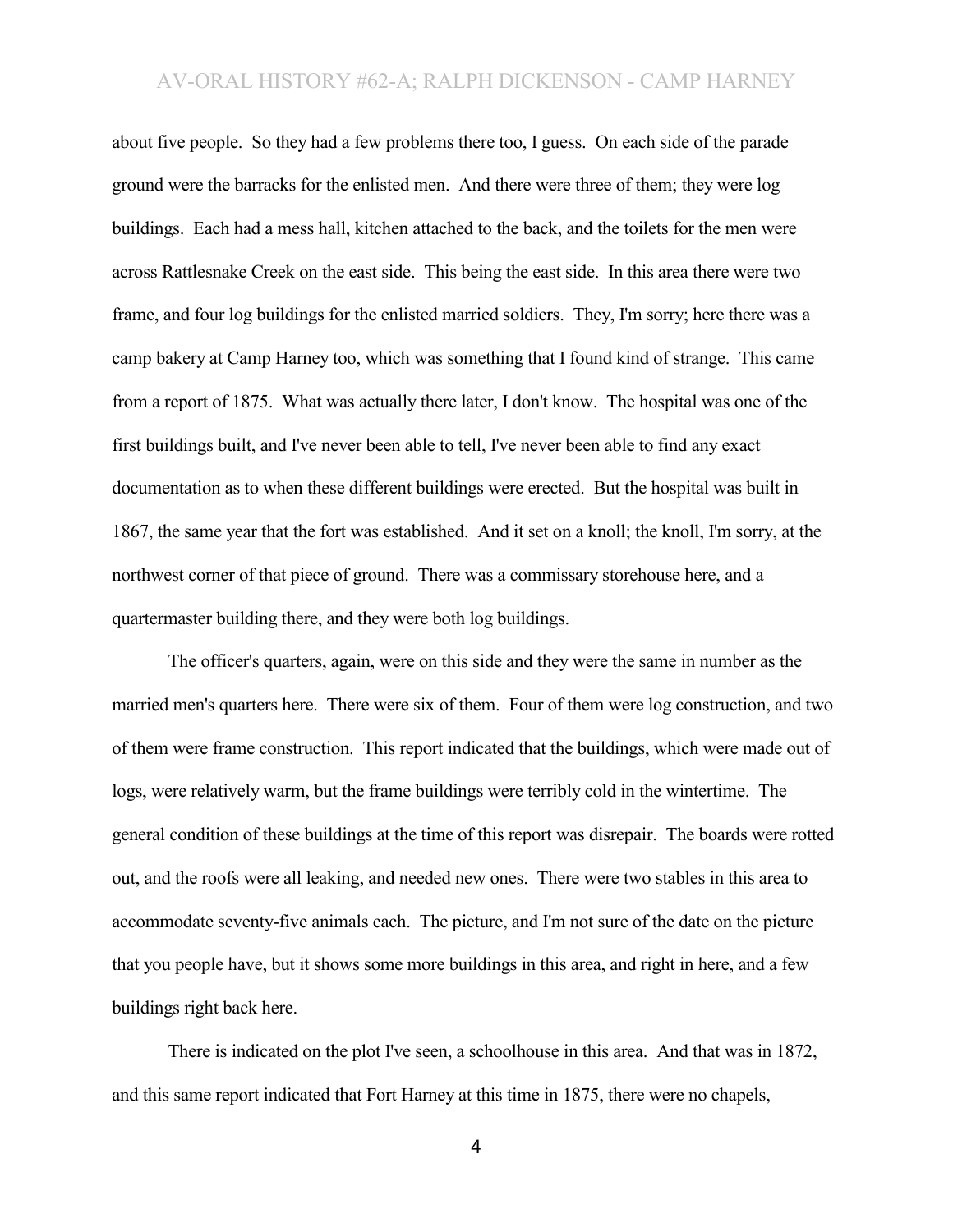schoolhouse, or laundry. So if that was the case that there was a school, it came later than this.

I know that, I believe Bill obtained the letters that you have in your collection, for this society. That's excellent material. And in some of those letters it speaks of a conflict between an officer who was in charge of the camp by the name of Hunt and an enlisted man by the name of Randall. And it started out as a quarrel over orders; the enlisted man claimed abuse and they carried it to the commander in Portland. But, down through this argument they got into schools. And --- they had quite a debate over whether or not to establish a school. And at this time they didn't feel that there were enough students or the availability of anyone to teach them. As I say, I haven't been able to find anything to the contrary of that.

Of course, the lumber came from the sawmill, to regress just a bit, this same plot shows a sawmill south of the camp, and towards the valley. And I think that we can all be sure that that sawmill was north, it was Robie's Sawmill. And I'm sure, we can all be sure that it was in the hills there, north of Camp Harney. Again I can't prove that. This report indicated in was north, but that's not really conclusive.

I found one other thing that interested me, that in 1874, the first post office was established; the post office was established at Camp Harney. And then, of course, when that camp was gone, according to this report, it was moved on down to Harney City. At that time the mail; again referring to this report, the mail took thirteen days to go to The Dalles, and a month to go to Washington, D. C. The report also indicated that in the wintertime you were just there. There wasn't any getting in, any getting out, unless it was by snowshoe. That there was no stage route, or stage service, and that if you got out in the summer you went by private conveyance.

The troops at Camp Harney generally were simply on garrison duty. There really wasn't very much to do at Camp Harney. There were, of course, a few exceptions. But most of the time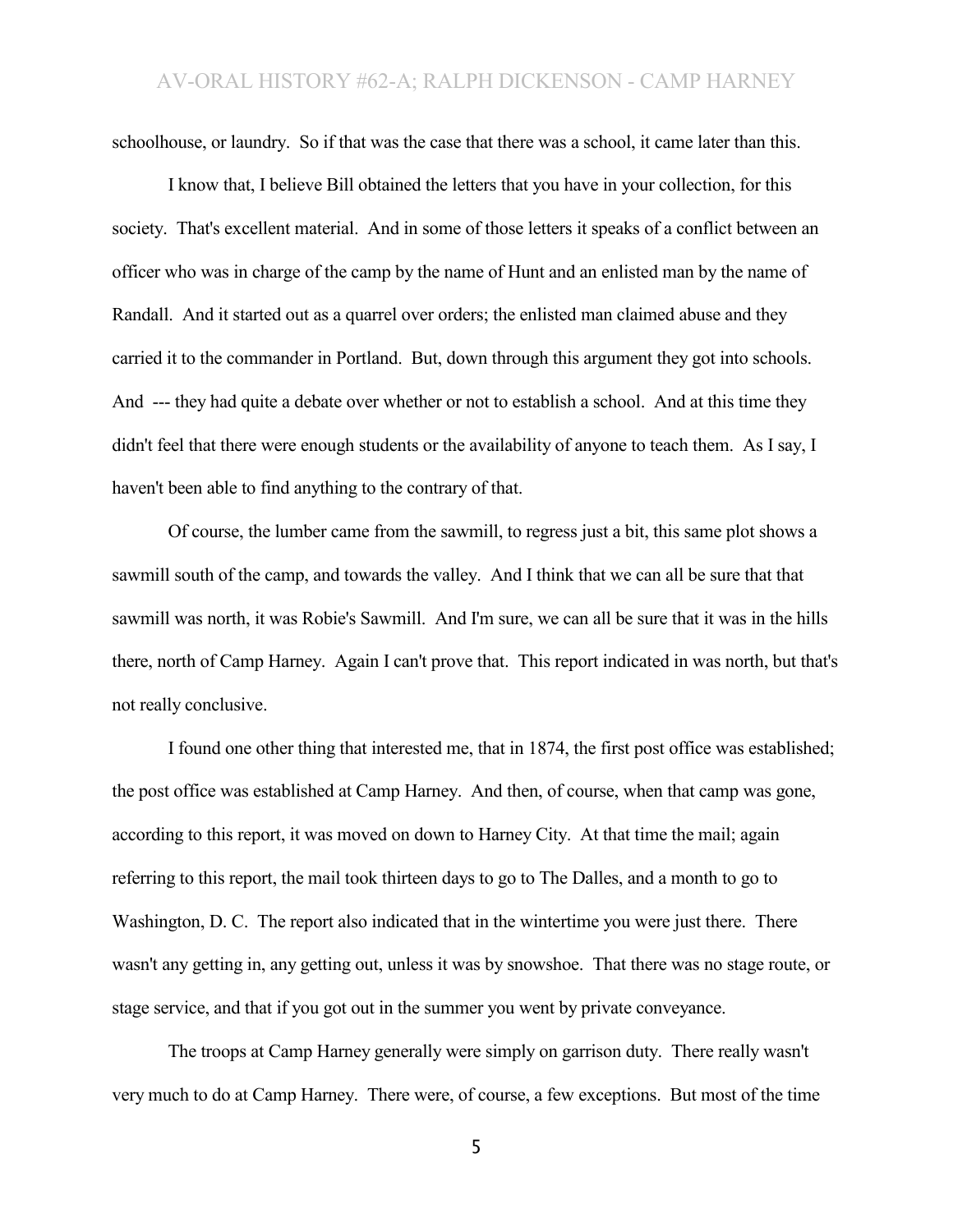they were just around camp, or on training type maneuvers. They had a, also had on the west side of the area that I showed you here, a firing range where they practiced against a hill. There was, in some of the accounts that I read, there was quite a bit of complaint by the soldiers. Of course, they were stuck out here. At that time there wasn't anything else here. And, the trip away from here was time consuming, so they pretty much just lived and died right there in that particular area. There are some exceptions. And I'd like to talk about some people, in just a minute, later. I'm sorry; I'm dwelling too long here.

QUESTION: What were the exceptions?

RALPH: One of the exceptions to the duty at Camp Harney was the Bannock War of '78, which set this whole country on its ear. When the Bannocks came down from Idaho, came across through, picked up the straggling Paiutes that they didn't pick up down on the Steens Mountains; routed Pete French and some of the other settlers down in that area; and chased them, or followed them at least, whichever would be correct, towards Camp Harney. The camp was then used to a great degree. There were ordinarily two Companies, an Infantry Company and a Cavalry Company at Camp Harney. And it was either an Infantry Camp or a Cavalry Camp, depending on who happened to be in command at that post at that time. And it changed, one year it would be a Cavalry commander, and the next possibly an Infantry. But at the time of the Bannock War, there was everything out there. And I've seen reports that indicated three, three hundred and fifty men strong. And there were artillery divisions, transportation, signal corps; the whole works was out there during that Bannock War. So that was, that probably kind of filled some of the dead spots with those people who were there all the time, I suppose, a little excitement.

But the post never was under siege that I've been able to find. The nearest it came was like I said; was when the Bannocks were there.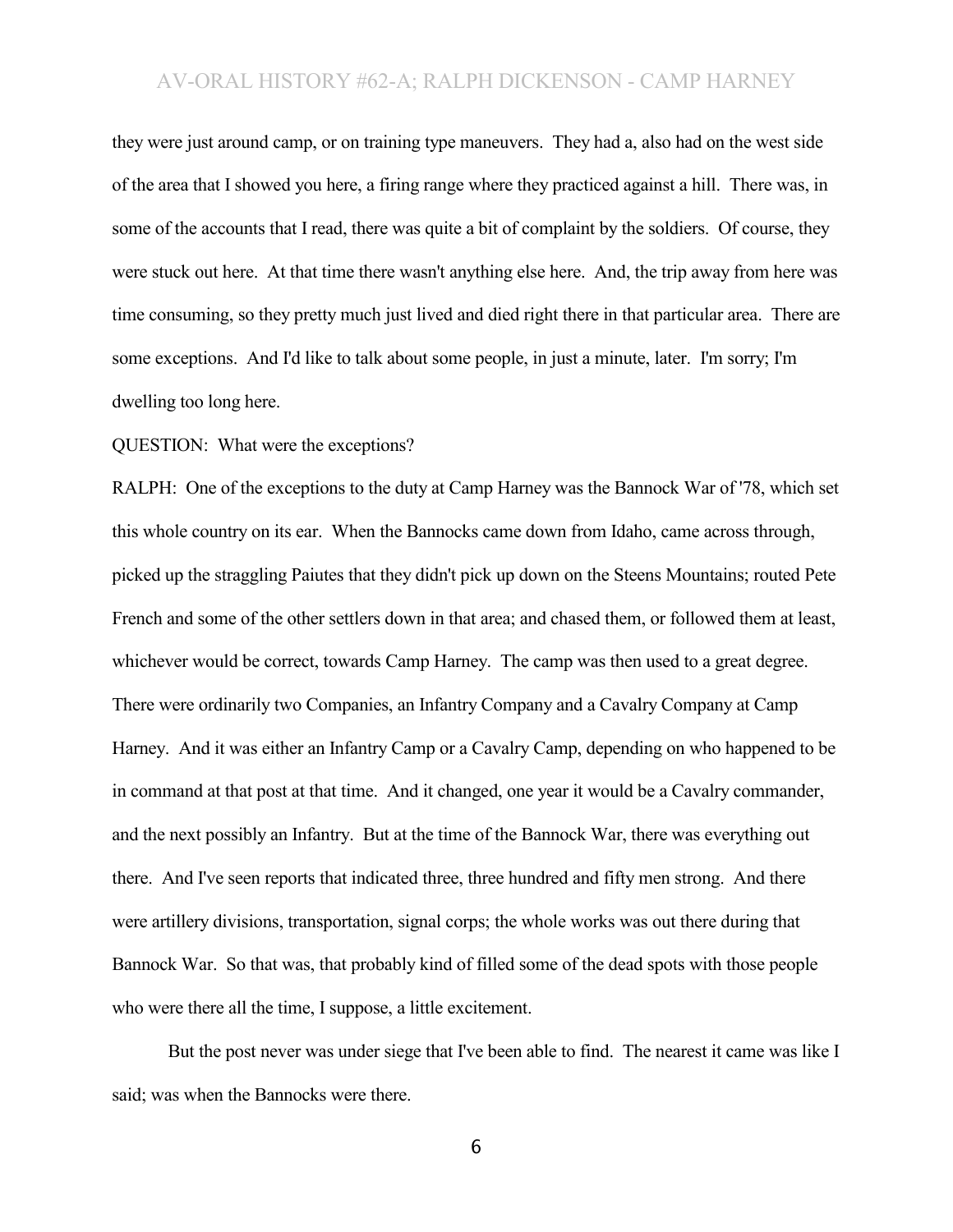The post, of course, was disbanded in June 13th, 1880. And the buildings and the lumber around there apparently disappeared pretty quickly. The settlers used them for different purposes. As I had never paid too much attention to what happened to the sawmill, but it seems that I read somewhere that Robie did sell lumber around to Pete French and other people. And whether he stayed there or not, I don't have any idea. But at least in 1884, the post was disbanded.

I'd like to --- Something that interests me very greatly, and as a matter of fact I had almost quit researching Camp Harney, not forever, but for the time being, because of some of the people that were out there, who were fascinating people. It was kind of a forerunner of today, I guess. You know, these people in Harney County are the greatest people around, I think. And it wasn't much different; there was some really great people out there. One that I'm sure Mr. Mazzoni is well acquainted with is Charles Bendire, as possibly many of the rest of you are. But he was the first individual to do extensive research on the bird life in this part of the United Sates. And a great deal of the research that he did on birds and egg collections that he put together were done right down there where the refuge is now. It indicates that he spent many hours in his spare time right on the lakes observing the birds, and reporting their actions, and collecting the eggs from them. It's very interesting. He was probably the most famous individual that was at Harney. Probably the most infamous if you want to look at it that was Marcus Reno. Who, some historians would have you believe, that if he had got across the river, he might have saved Custer's tail. He didn't and that's history, of course. But he did some service at Camp Harney.

Of course Thomas Whiting, who was Mrs. Luckey's father, came there in 1874. There were quite a few, I'm going to have to guess, and I shouldn't, but my memory isn't good enough to tell you exactly. But I think there were seven troopers that I've been able to trace their records, and their services at Fort Harney, who were with Custer, they were all cavalry people of course. None of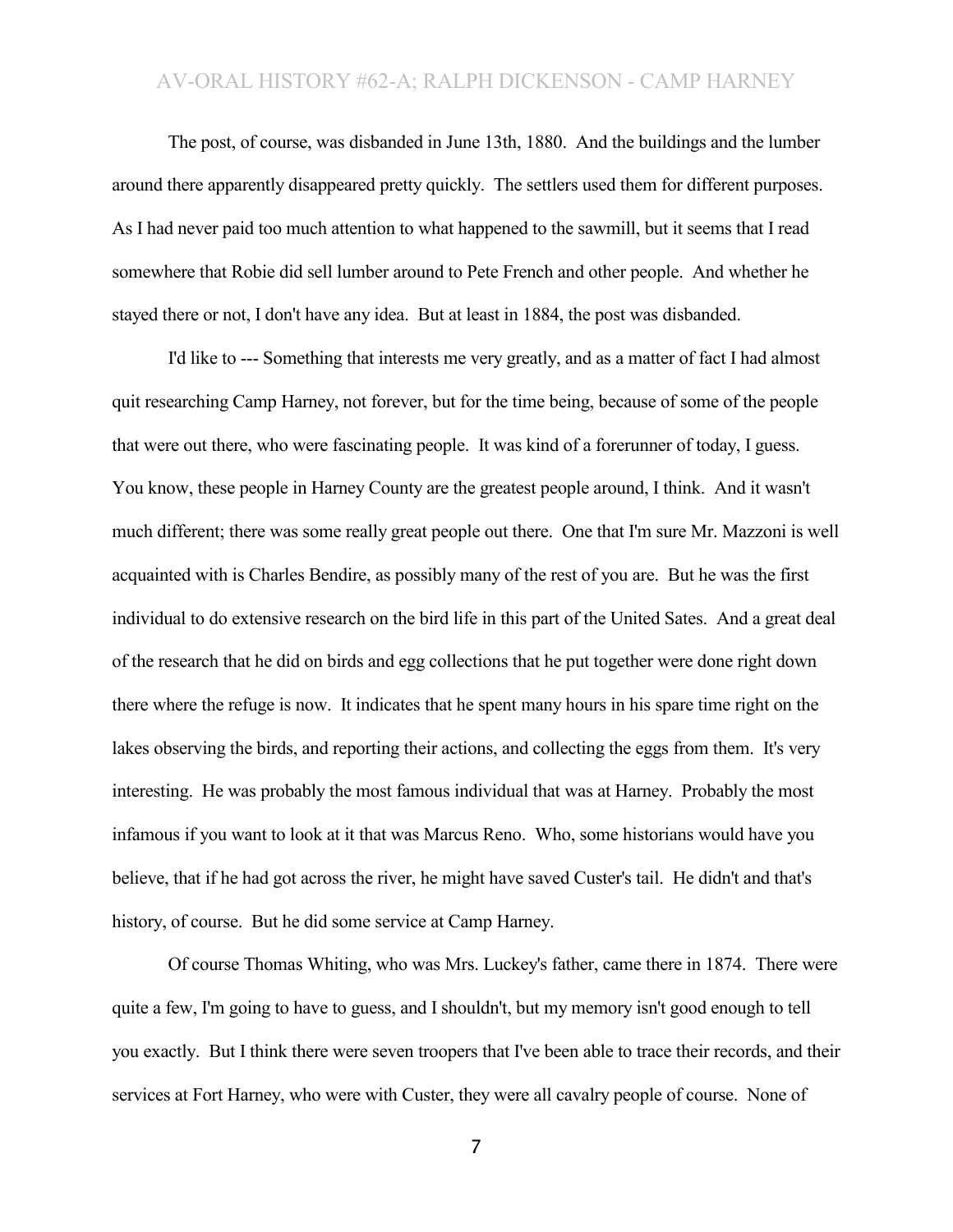them were with the 7th --- Custer's regiment. But they were stationed with the cavalry at Fort Harney at one time or another, or Camp Harney, I'm sorry. I do that sometimes too. And one, I think of course, Corporal Hopkins and Sara Winnemucca for a time made their home. Corporal Hopkins in the Service, and Sara Winnemucca the famous Indian gal made their home for awhile there at Camp Harney. And one that I hope, because this is where my research has gone in the last few years, and I hope within the next couple of years to have printed material in the form of a book on this individual. His name was Captain David Perry, and I don't know whether you have ever heard of him, but he was in fact what legends made of Custer. He was the ultimate Indian man. Whenever there was a problem and you can pick up a book on most any Indian War in this particular area, whether it would be the Battle of the Infernal Cabins, whether it be the Nez Perce Conflict, or the Bannock War, he was the man who captured Captain Jack in the Lava Beds. And he was quite an individual. He was the second post commander at Camp Harney. And there's nothing that I can find written about him other than the mention of his name here and there. And I think that, I think that he is going to be an interesting individual to work with, and I hope that maybe sometime again we will be able to talk about him. And thank you very much for your attentiveness. If there are anything, things that you would like to discuss, or any questions that you might have why I'd be more than happy to.

QUESTION: Was there ever a cemetery there at Camp Harney?

RALPH: It didn't show up any at that time, that the camp was there.

QUESTION: Well, I was asked by a lady yesterday.

RALPH: I have no documented proof that there was or wasn't. I've never seen anything. MRS. CLEMENS: There was a cemetery there because I have a ... that was buried there, and I have tried to establish this cemetery, but --- through the Historical Society in Portland they just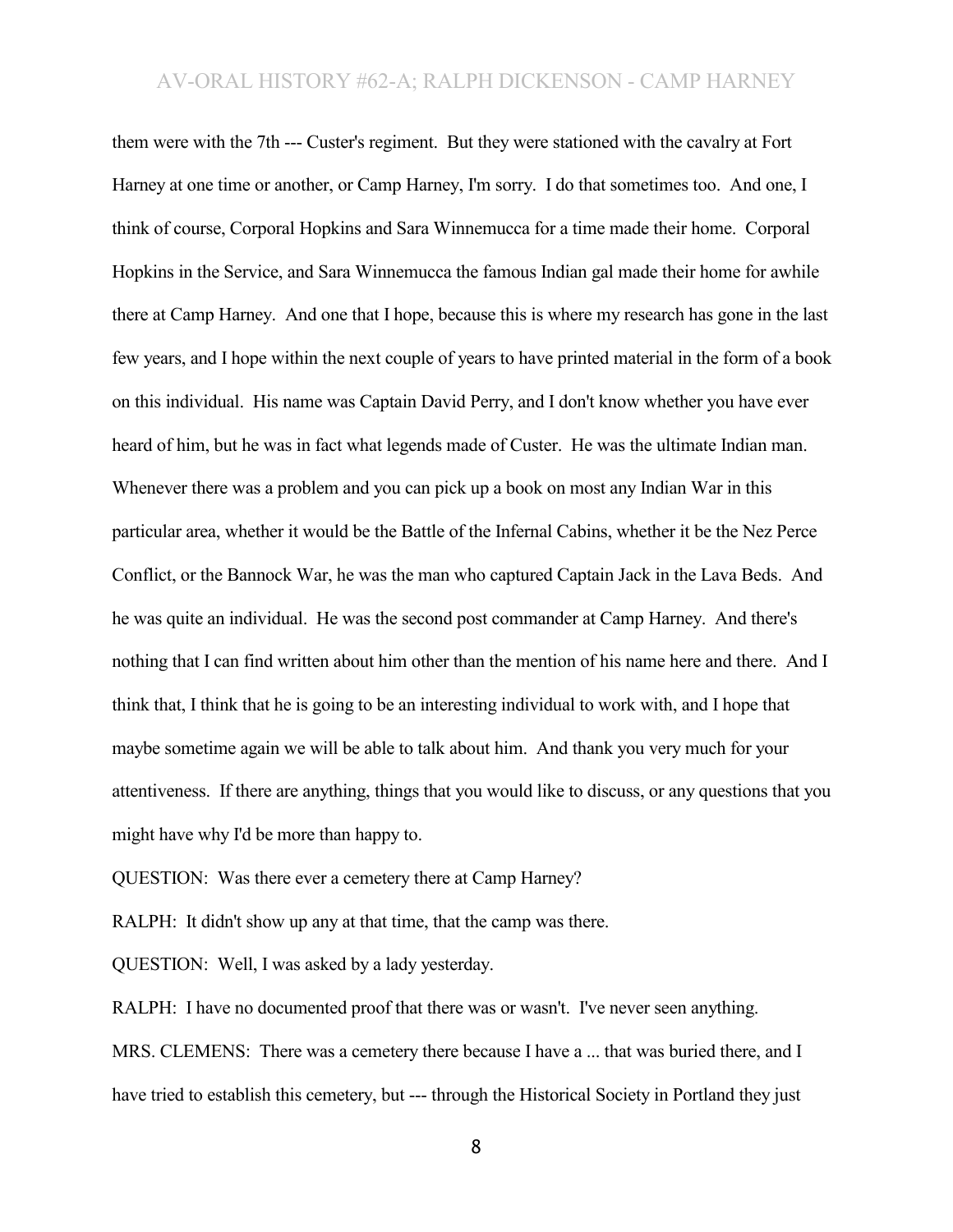couldn't find any record of it, because it was never really established as a cemetery at that time. The soldiers were buried there, and I have four relatives buried there. But --- as far as, I just would like to find out exactly where it is. The lady from Portland thought it would be no trouble at all to get the notes on the, if it had a surveyor, go right and survey it out. But there was nothing that showed it in Washington, D. C. where she wrote anyway, that he could find anything on the cemetery. But there are others buried there, and I have four relatives buried there.

And I also wanted to say that there were some civilians that still have relatives living here in the community that was forted up at Harney. My grandfolks were forted up at Harney. They came in '76, that was Howsers. And there was the Whitings, and the Bakers, and the Wetzel's, and the Smyth's from Diamond Valley, and there may be others, but those are some of the civilians and they have some relatives still that are living here in the community. And Ella Luckey was born there, but she was the first civilian white child, but she wasn't the first white child. There was a lady born there that was from an officers. But Ella was the first white child that was a civilian. But if there is anyone that could give anything on this cemetery...

RALPH: I've got thirteen years of monthly reports from the camp. And I'll assure you I'll go through them and see if we can't find some mention of that cemetery. We were talking about having it surveyed, and that's kind of interesting, because one of the official reports that the army put out very early in the history of the camp --- longitude and latitude puts Camp Harney somewhere about where the highway would have been, and I think that we've got to believe that that was inaccurate.

MRS. CLEMENS: Well, they have two graves where the logging road goes there, and there's two graves over to the side of that, and that was supposedly all ... But I don't know where the establishment of the cemetery was ... I don't know. If there is anything that anyone finds out about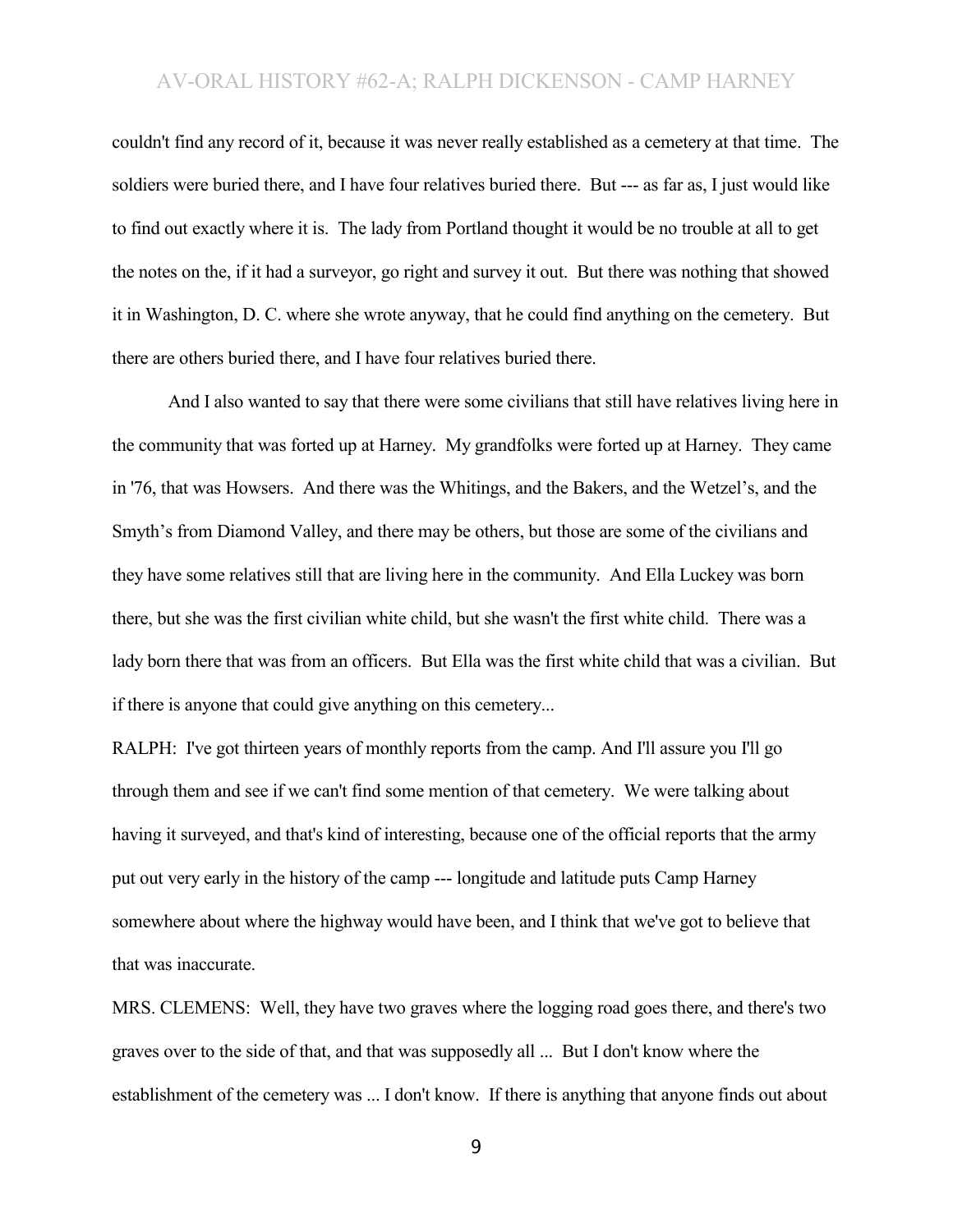that cemetery, I sure would appreciate it.

RALPH: I'll talk to you at another time, but it would be interesting to know about when these relatives died. Do you have that --- the dates?

MRS. CLEMENS: Yes, pretty well, yes.

QUESTION: I would like to know how many men were stationed there most the time, and what was the purpose of the fort, if there was nothing going, and what was the purpose of the camp? RALPH: All right, the purpose of the camp --- I speculate if I can, but --- partially was because of the fact that we had a lot of people, a lot of professional soldiers about this time. The Civil War was just over, and we had a big country out here that was beginning to be settled. And I think that probably the real reason was that we had a vast area, between what was Fort Boise and The Dalles. And since the first organized wagon train, if you want to think of Meeks Lost Wagon Train as being organized, came through here, people had started to travel through this particular area of the country, and there was nothing here for them. And I think that that was, to help with the Indians, the Indian problems that they thought might arise, was probably what it was. There was such a great variance in the number of men there that I couldn't even give you a figure because they were quite often gone. They would be using them either in the Modoc War --- these wars that we talked about. Anytime there were disturbances they pulled most of the forces. I really couldn't give you an answer to this, to the average strength. I do remember reading in these monthly reports that they had at one time the animal, the average animal strength that they had, which was not what you asked, but for the winter was two mules and a horse. And so that wasn't very great. QUESTION: It was a winter camp and then it became the other way around?

RALPH: ... I'm sorry, first just a camp that they used while they were here on reconnaissance. And then in '67 it was established as a permanent winter camp.